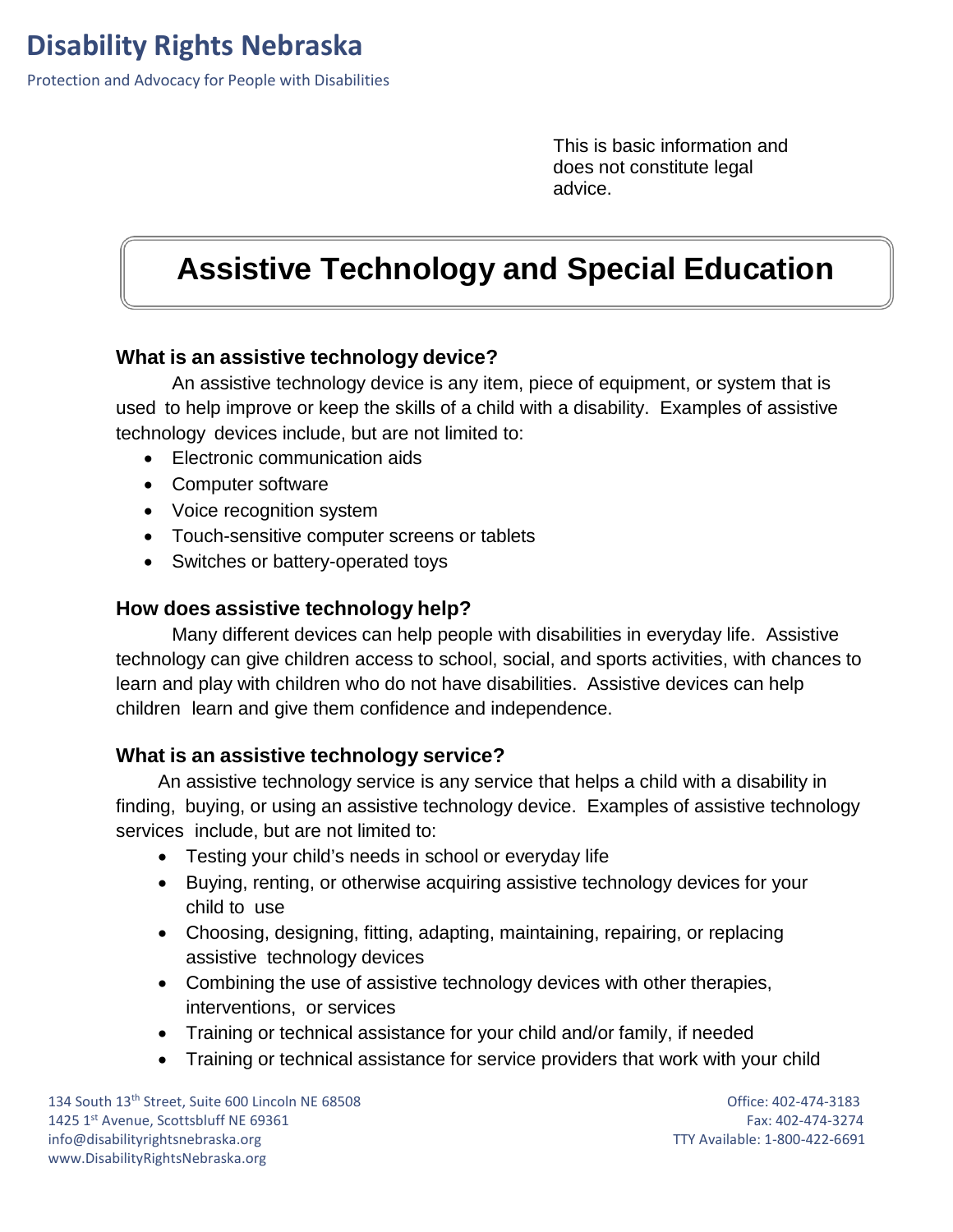## **What laws require that my child with a disability receives assistive technology?**

There are two major Federal laws that require assistive technology services for a child with a disability:

- Individuals with Disabilities Education Act (IDEA)
- Section 504 of the Rehabilitation Act

## **Individuals with Disabilities Education Act (IDEA)**

The IDEA requires States to provide a free and appropriate public education (FAPE) in the least restrictive environment (LRE) for children with disabilities ages 3 through 21 and early intervention services for infants and toddlers birth through age two and their families.

Section 504 of the Rehabilitation Act protects the rights of people with disabilities in programs and activities that receive federal financial assistance.

- Section 504 protects the rights of individuals:
- With visible disabilities
- With disabilities that may not be apparent
- Who are treated as if they have a disability because of a history of a disability or have been misclassified as having a disability
- Who have disabilities, such as orthopedic impairments or hepatitis, but do not qualify for special education services

Section 504 requires that schools provide assistive technology devices to your child if the device or service:

- Is a related aid or service to your child's appropriate education
- Allows your child to go to a regular classroom with other students who do not have disabilities
- Allows your child to be with children without disabilities for sports, social activities, and/or other activities outside the classroom

Section 504 requires a "504 Plan" that describes all reasonable accommodations. It should also include assistive technology devices and services.

## **What rights does my child with a disability have in receiving assistive technology?**

- Individuals with Disabilities Education Act (IDEA)
- **Figure 1** Free and Appropriate Public Education (FAPE)
- **Least Restrictive Environment (LRE)**
- Related services
- **Individualized Education Plan (IEP)**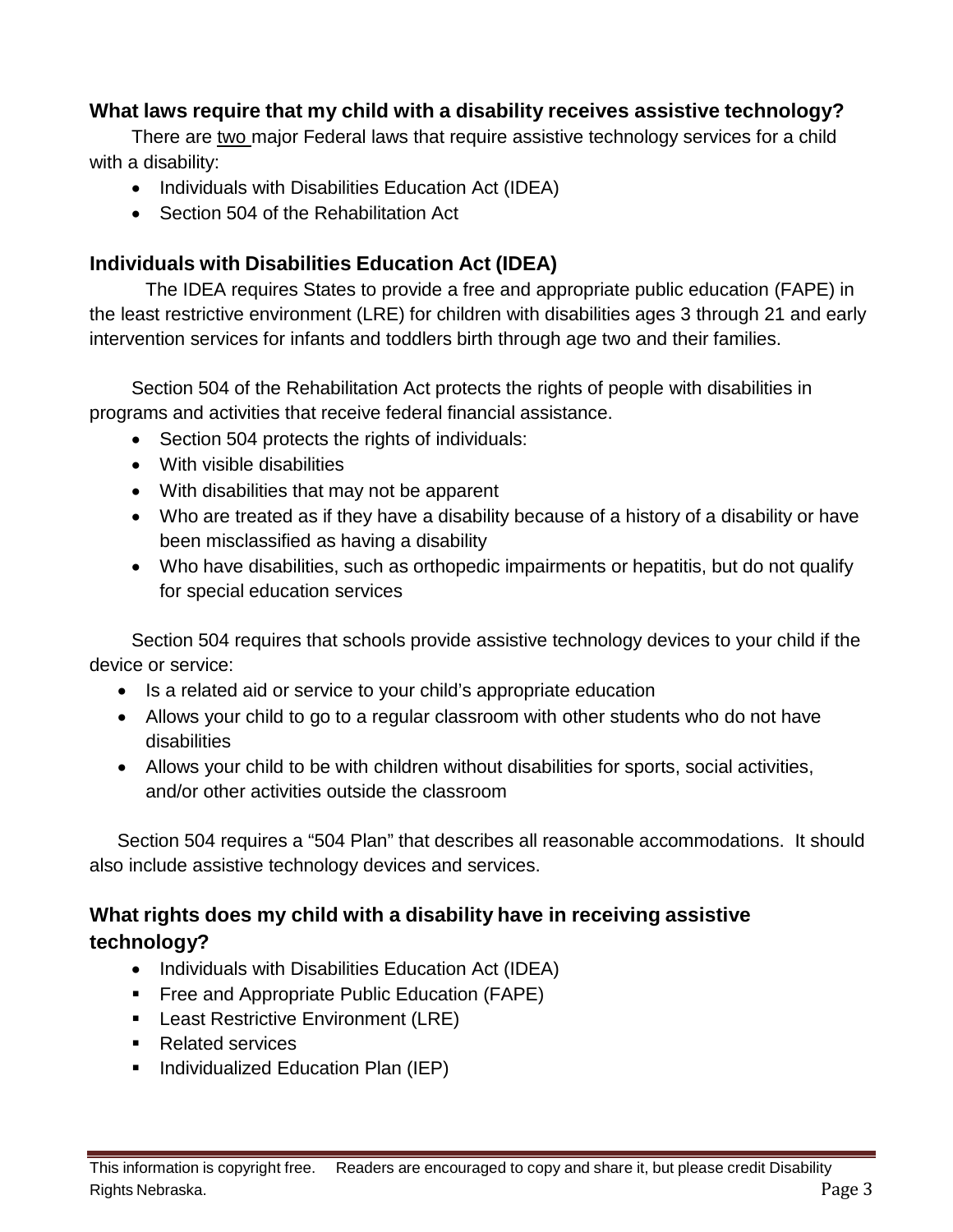School districts are required to provide a free and appropriate public education to students with disabilities based on their individualized educational needs. A child's individualized educational needs may include special education and related aids and services such as physical therapy. Modifications to the regular education program, including adjustments in test taking procedures and to rules regarding absences when a student's absences are due to a disability may also be included. Any special education and related services should be written in your child's IEP.

- §504 of the Rehabilitation Act of 1973.
- **Figure 2** Free and Appropriate Public Education (FAPE)
- **Transportation**
- **Non-academic services**

School districts and other recipients of federal funds are required to provide a FAPE to students with disabilities based on their individualized educational needs.

The services under Section 504 also include FAPE, but also require that schools provide non-academic services. Schools must provide transportation to and from these services. Again, any special education and related services should be written in your child's 504 Plan.

## **What is an assistive technology referral and evaluation?**

An assistive technology referral is actually another term for an assistive technology evaluation for your child. You can ask for an assistive technology evaluation at any time, such as when you request a special education evaluation or if your child already receives special education services.

All activities before, during, and after school should be evaluated to determine if assistive technology would help your child. The assistive technology evaluation should include eight areas:

- Health
- Vision
- Hearing
- Social/Emotional
- General Intelligence
- Academic Performance
- Communication
- Motor

## **What happens after the assistive technology device and services are provided?**

After an assistive technology service or device is given to your child, the school must also make sure that your child is learning appropriately with the assistive technology service or device.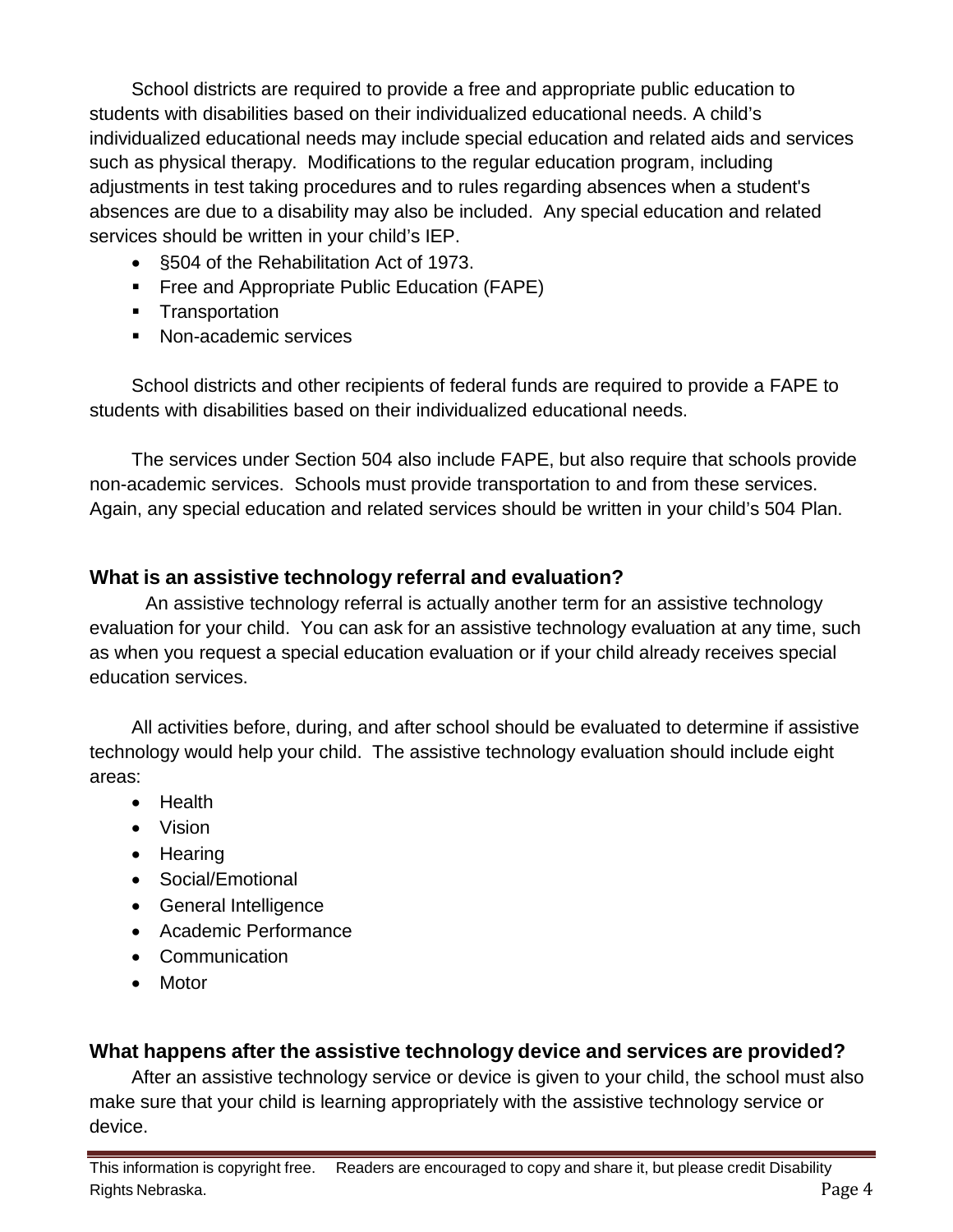• The school does not have to give your child the best assistive technology service or device. The school must provide the assistive technology service or device that your child needs to learn or function in school.

#### **Is the school responsible for providing personal devices?**

Usually, no. Schools usually do not have to provide devices to persons with disabilities in everyday life. Assistive devices can help students learn more easily and can give them more confidence and independence. Assistive technology can give children access to school, social, and sports activities, with chances to learn and play with non-disabled children.

However, a school may have to buy a personal device for a child if the IEP team decides it is necessary for the child to receive FAPE. The child may be allowed to take the personal device home if it is necessary for the child to continue learning at home, such as doing homework with the assistive technology device.

## **Where and when can my child use the assistive device?**

Your child can use the assistive technology device wherever the IEP says it can be used.

Your child should be able to use the assistive technology device as they move from grade to grade. If you change school districts, the new school district can buy a new assistive technology device or buy the old one from the former school.

If you own the assistive technology device, your child may use it at home whenever it is appropriate.

## **Who is responsible for maintenance and repair of assistive devices?**

The school is responsible for buying, repairing, and maintaining assistive technology devices. The school must repair and replace assistive technology devices that are broken in school.

- However, if an assistive technology device is brought home and broken at home, then parents may have to pay for the repair if the device was not used properly.
- Make sure your child's IEP explains:
	- o What needs to be done when any assistive technology device is broken or needs to be fixed
	- o Where your child will get another device until the broken one is fixed or replaced
	- o What other assistive technology device your child could use until the broken one is fixed or replaced